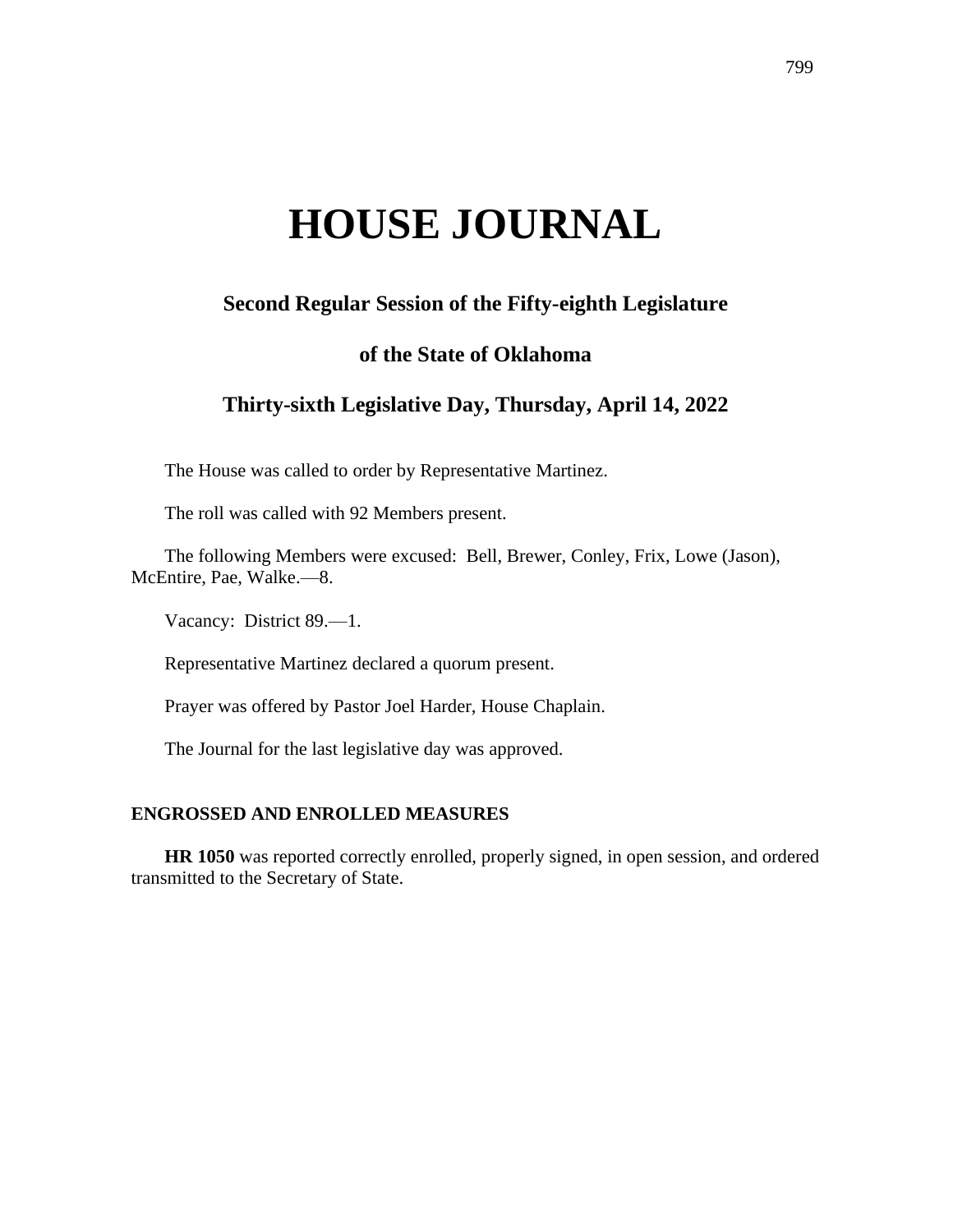## **RESOLUTION FOR CONSIDERATION**

**HR 1058** was called up for consideration.

Coauthored by Representative(s) Crosswhite Hader, Fugate

Upon motion of Representative Dobrinski, **HR 1058** was considered and adopted.

**HR 1058** was referred for enrollment.

# **GENERAL ORDER**

**SB 1416** by David et al. of the Senate and Miller of the House was read and considered.

Coauthored by Representative(s) Hasenbeck, Fugate

Representative Miller moved that **SB 1416** be advanced from General Order, which motion was declared adopted.

# **THIRD READING**

**SB 1416** was read at length for the third time. On passage of the measure and emergency, the roll call was as follows:

Aye: Baker, Bashore, Bennett, Blancett, Boatman, Boles, Burns, Bush, Caldwell (Chad), Caldwell (Trey), Cornwell, Crosswhite Hader, Culver, Davis, Dempsey, Dills, Dobrinski, Dollens, Echols, Fetgatter, Ford, Fugate, Gann, Grego, Hardin (David), Hardin (Tommy), Hasenbeck, Hilbert, Hill, Humphrey, Johns, Kannady, Kendrix, Kerbs, Lawson, Lepak, Lowe (Dick), Luttrell, Manger, Marti, Martinez, May, McBride, McDugle, Miller, Mize, Moore, Munson, Newton, Nichols, Nollan, O'Donnell, Olsen, Osburn, Patzkowsky, Pfeiffer, Phillips, Provenzano, Randleman, Ranson, Roberts (Dustin), Roberts (Eric), Roe, Rosecrants, Russ, Sims, Smith, Sneed, Stark, Steagall, Stearman, Sterling, Strom, Talley, Townley, Turner, Vancuren, Waldron, West (Josh), West (Kevin), West (Rick), West (Tammy), Williams, Wolfley, Worthen, Mr. Speaker.--86.

Excused: Bell, Brewer, Conley, Frix, Goodwin, Lowe (Jason), McEntire, Pae, Pittman, Roberts (Sean), Stinson, Virgin, Walke, Wallace.--14.

Vacancy: District 89.--1.

The measure and emergency passed.

The Presiding Officer signed, in open session, Engrossed **SB 1416** and ordered same returned to the Honorable Senate.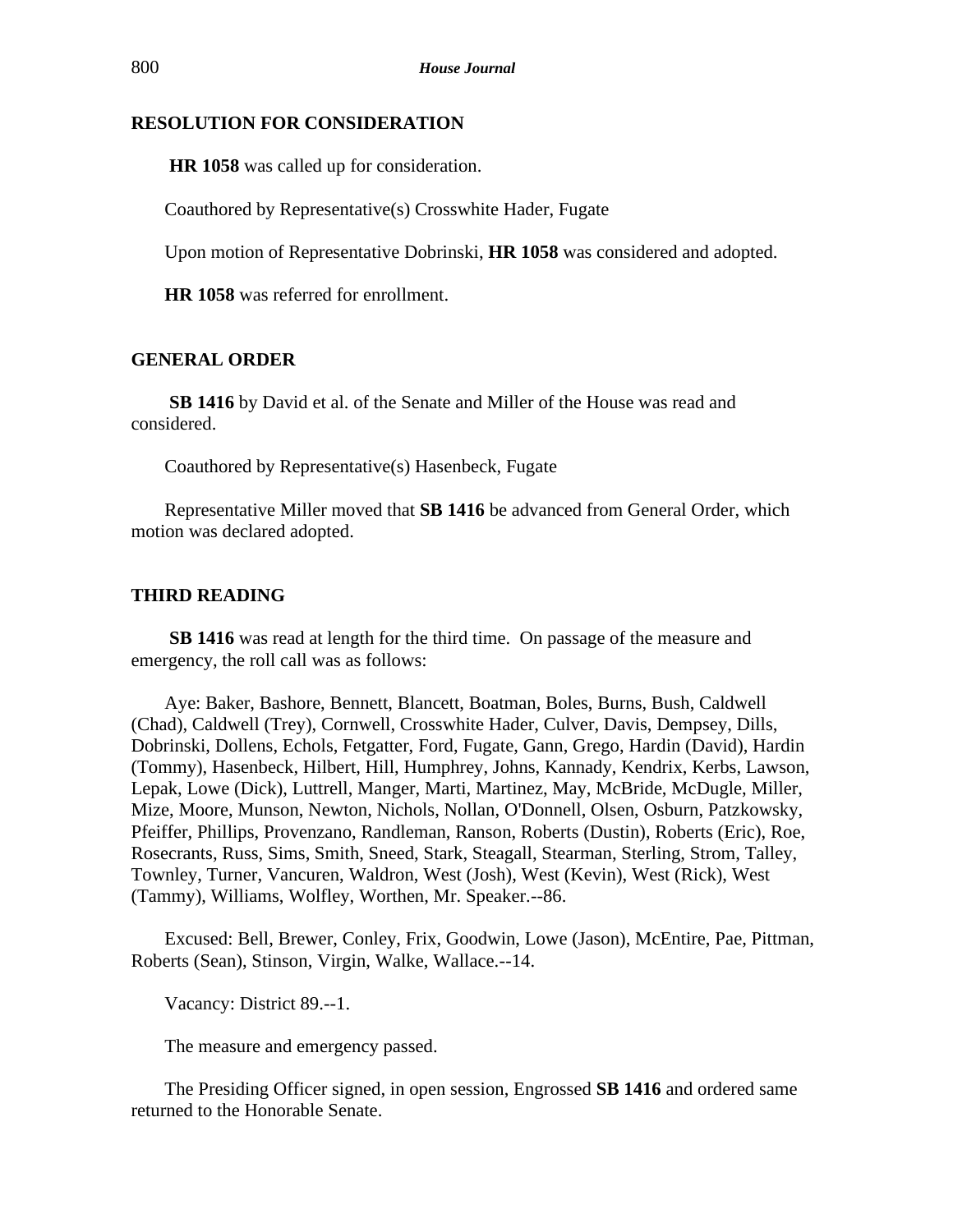#### **GENERAL ORDER**

**SB 1418** by David et al. of the Senate and Miller of the House was read and considered.

Coauthored by Representative(s) Hasenbeck, Fugate

Representative Miller moved that **SB 1418** be advanced from General Order, which motion was declared adopted.

#### **THIRD READING**

**SB 1418** was read at length for the third time. On passage of the measure and emergency, the roll call was as follows:

Aye: Baker, Bennett, Blancett, Boatman, Boles, Burns, Bush, Caldwell (Chad), Caldwell (Trey), Cornwell, Crosswhite Hader, Culver, Davis, Dempsey, Dills, Dobrinski, Dollens, Echols, Fetgatter, Ford, Fugate, Grego, Hardin (David), Hasenbeck, Hilbert, Hill, Humphrey, Johns, Kannady, Kendrix, Kerbs, Lawson, Lepak, Lowe (Dick), Luttrell, Manger, Marti, Martinez, May, McBride, McDugle, Miller, Mize, Moore, Munson, Newton, Nichols, Nollan, O'Donnell, Olsen, Osburn, Patzkowsky, Pfeiffer, Phillips, Pittman, Provenzano, Randleman, Ranson, Roberts (Dustin), Roberts (Eric), Roe, Rosecrants, Russ, Sims, Smith, Sneed, Stark, Sterling, Stinson, Strom, Talley, Townley, Turner, Vancuren, Waldron, West (Josh), West (Kevin), West (Tammy), Williams, Wolfley, Worthen, Mr. Speaker.--82.

Nay: Gann, Hardin (Tommy), Stearman, West (Rick).--4.

Excused: Bashore, Bell, Brewer, Conley, Frix, Goodwin, Lowe (Jason), McEntire, Pae, Roberts (Sean), Virgin, Walke, Wallace.--13.

Constitutional Priv: Steagall.--1.

Vacancy: District 89.--1.

The measure and emergency passed.

The Presiding Officer signed, in open session, Engrossed **SB 1418** and ordered same returned to the Honorable Senate.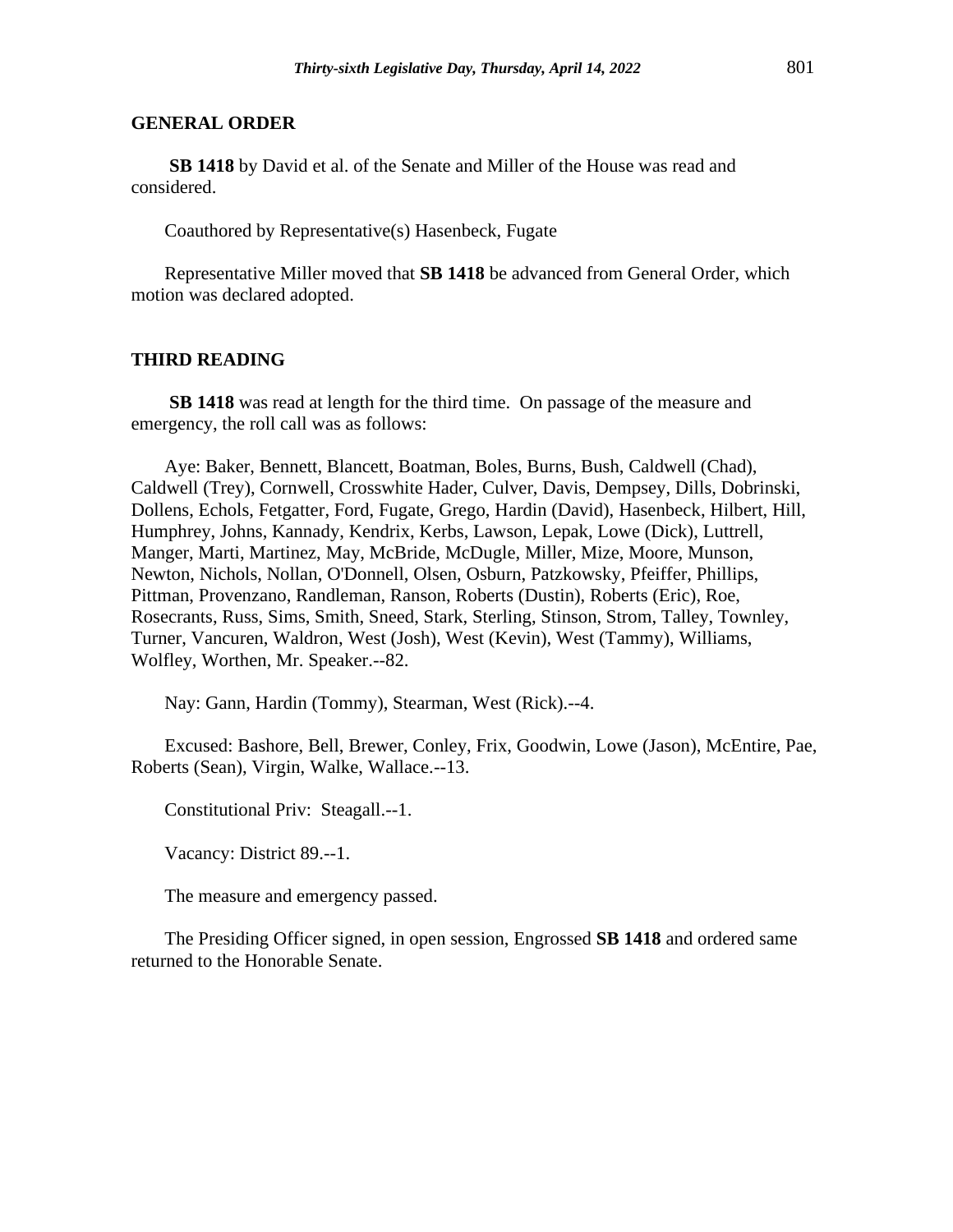## **MEASURES REASSIGNED**

The following measures were reassigned:

**SB 1280** − Withdrawn from Common Education and referred to Rules. **SB 1385** − Withdrawn from General Government and referred to Rules. **SB 1596** − Withdrawn from Judiciary - Civil and referred to Rules. **SB 1800** − Withdrawn from Business and Commerce and referred to Rules.

#### **MESSAGES FROM THE SENATE**

Advising fourth reading of and transmitting for signature Enrolled **SBs 1143, 1173, 1190** and **1743**.

The above-numbered enrolled measures were, after fourth reading, properly signed and ordered returned to the Honorable Senate.

## **FIRST READING**

The following was introduced and read for the first time:

#### **HJR 1065** − By Gann.

A Joint Resolution disapproving permanent rule of the Construction Industries Board; and directing distribution.

#### **RESOLUTIONS**

The following was introduced and read:

#### **HR 1060** − By West (Rick).

A Resolution sending heartfelt remembrances to the families, friends, and neighbors of those killed in the terrorist bombing of the Alfred P. Murrah Federal Building; encouraging citizens to pause to remember those who died; sending heartfelt remembrances to those injured in the bombing and expressing gratitude to those who answered the call for help; and directing distribution.

# **APPOINTMENTS**

Speaker McCall announced the following appointments:

April 14, 2022 – Representative Johns appointed as Chair of the Transportation Committee, replacing Representative Frix, and naming Representative Frix Chair Emeritus. (House Rule 1.8c)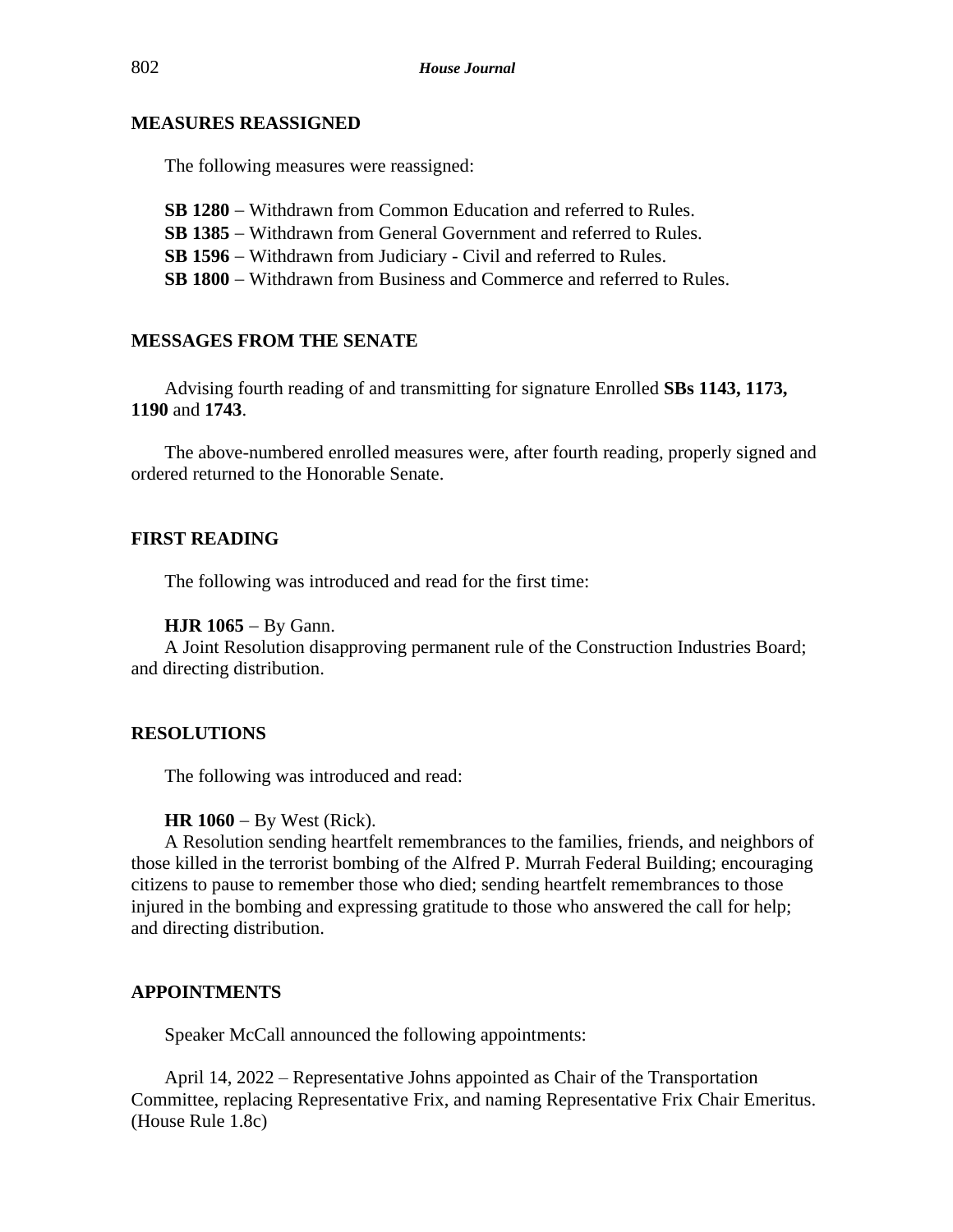# **COMMITTEE REPORTS**

The following were reported by the committees named, ordered printed and placed on the Calendar unless otherwise indicated:

DO PASS:

**SB 72** − Appropriations and Budget

**SB 257** − Appropriations and Budget, Coauthored by Representative(s) Fugate,

Blancett, Munson

- **SB 410** − Appropriations and Budget
- **SB 861** − Insurance
- **SB 979** − Insurance
- **SB 1092** − General Government
- **SB 1151** − Alcohol, Tobacco and Controlled Substances
- **SB 1152** − Alcohol, Tobacco and Controlled Substances
- **SB 1235** − General Government
- **SB 1244** − Insurance
- **SB 1252** − Insurance
- **SB 1275** − Alcohol, Tobacco and Controlled Substances
- **SB 1276** − General Government
- **SB 1298** − General Government
- **SB 1325** − Energy and Natural Resources
- **SB 1356** − General Government
- **SB 1479** − Appropriations and Budget
- **SB 1516** − General Government
- **SB 1528** − Transportation
- **SB 1541** − Technology
- **SB 1670** − Appropriations and Budget, Coauthored by Senator(s) Stephens
- **SB 1708** − Alcohol, Tobacco and Controlled Substances
- **SB 1749** − Alcohol, Tobacco and Controlled Substances
- **SB 1784** − Alcohol, Tobacco and Controlled Substances
- **SB 1806** − Insurance
- **SB 1856** − Energy and Natural Resources

DO PASS, As Amended:

**SB 192** − Appropriations and Budget

**CS** for **SB 590** − Technology

**SB 735** − Appropriations and Budget, Coauthored by Representative(s) Hilbert

**CS** for **SB 757** − Alcohol, Tobacco and Controlled Substances

**CS** for **SB 1137** − General Government, Coauthored by Representative(s) Pae

**CS** for **SB 1223** − Criminal Justice and Corrections, Coauthored by Representative(s) Stark

**CS** for **SB 1229** − Appropriations and Budget

**CS** for **SB 1300** − General Government